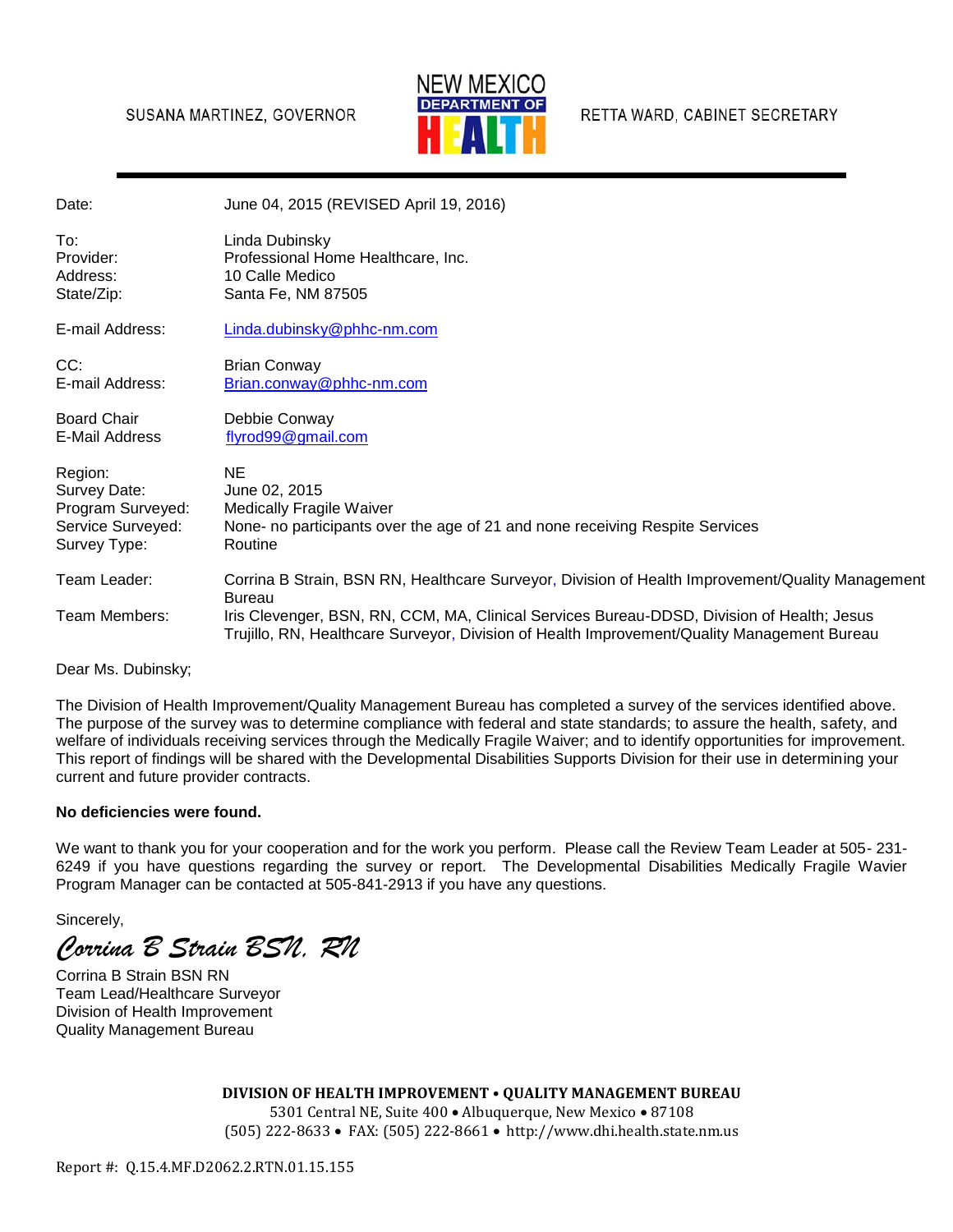| <b>Survey Process Employed:</b>           |                                                                                                                                  |                                                                                                                  |  |  |  |  |
|-------------------------------------------|----------------------------------------------------------------------------------------------------------------------------------|------------------------------------------------------------------------------------------------------------------|--|--|--|--|
| <b>Entrance Conference Date:</b>          | June 02, 2015                                                                                                                    |                                                                                                                  |  |  |  |  |
| Present:                                  | <b>Professional Home Healthcare Services</b><br>Linda Dubinsky, Director of Operations<br>Dottie Vargas, RN, Director of Nursing |                                                                                                                  |  |  |  |  |
|                                           | <b>DOH/DHI/QMB</b>                                                                                                               | Corrina Strain, BSN, RN, Team Lead/Healthcare Surveyor<br>Jesus Trujillo, RN, Healthcare Surveyor                |  |  |  |  |
|                                           | of Health                                                                                                                        | <b>DDSD - Metro Regional Office</b><br>Iris Clevenger, BSN, RN, CCM, MA, Clinical Services Bureau-DDSD, Division |  |  |  |  |
| Exit Conference Date:                     | June 02, 2015                                                                                                                    |                                                                                                                  |  |  |  |  |
| Present:                                  | <b>Professional Home Healthcare Services</b><br>Linda Dubinsky, Director of Operations<br>Dottie Vargas, RN, Director of Nursing |                                                                                                                  |  |  |  |  |
|                                           | <b>DOH/DHI/QMB</b><br>Corrina Strain, BSN, RN, Team Lead/Healthcare Surveyor<br>Jesus Trujillo, RN, Healthcare Surveyor          |                                                                                                                  |  |  |  |  |
|                                           | <b>DDSD - Metro Regional Office</b><br>Iris Clevenger, BSN, RN, CCM, MA, Clinical Services Bureau-DDSD, Division<br>of Health    |                                                                                                                  |  |  |  |  |
| <b>Administrative Locations Visited</b>   | Number:                                                                                                                          | 1 - 4100 Ellison Street NE Suite D, Albuquerque, NM                                                              |  |  |  |  |
| <b>Total Sample Size</b>                  | Number:                                                                                                                          | 0                                                                                                                |  |  |  |  |
| <b>Total Homes Visited</b>                | Number:                                                                                                                          | 0                                                                                                                |  |  |  |  |
| Persons Served Records Reviewed           | Number:                                                                                                                          | 0                                                                                                                |  |  |  |  |
| Persons Served Interviewed                | Number:                                                                                                                          | 0                                                                                                                |  |  |  |  |
| Persons Served Observed                   | Number:                                                                                                                          | 0 (no participants over the age of 21 and none receiving                                                         |  |  |  |  |
| Direct Support Personnel Records Reviewed | Number:                                                                                                                          | Respite Services for Medical Fragile Waiver)<br>0                                                                |  |  |  |  |
| Direct Support Personnel Interviewed      | Number:                                                                                                                          | 0                                                                                                                |  |  |  |  |
| Agency Administration Interviewed         | Number:                                                                                                                          | 2                                                                                                                |  |  |  |  |
| <b>Administrative Files Reviewed:</b>     | <b>Billing Process</b><br>$\bullet$<br>٠<br>٠                                                                                    | <b>Incident Management Records</b><br>Agency Policy and Procedure                                                |  |  |  |  |

- Quality Assurance / Improvement Plan
- QMB Report of Findings Professional Home Healthcare Metro June 02, 2015 CC: Department Health Improvement (DHI) - file Developmental Disabilities Support Division (DDSD) Medical Fragile Program Director Human Services Department (HSD) Office Internal Affairs (OIA)